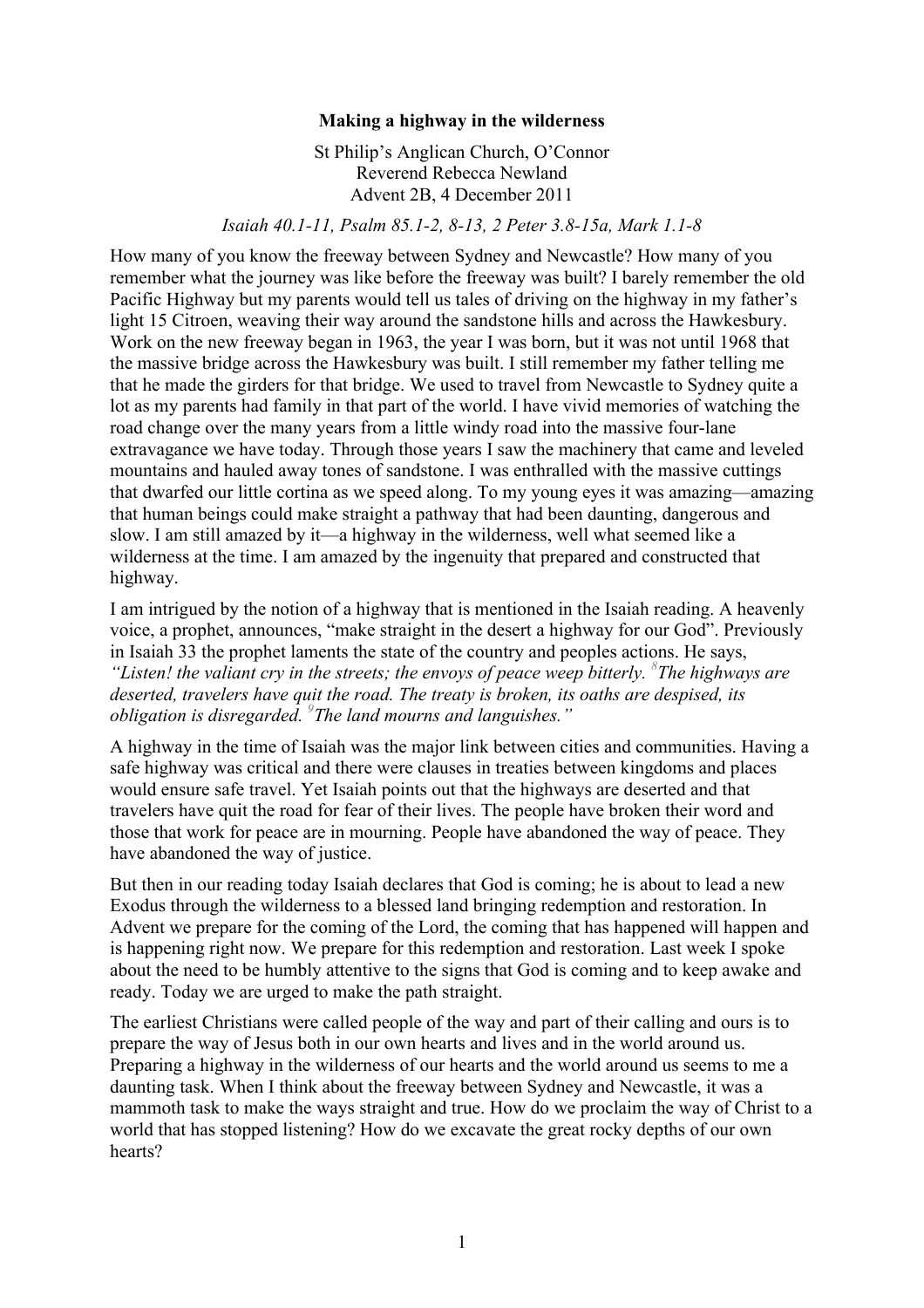I think we have to start with the second question first—ourselves. If we have not looked within, changed our way of being and grown in our faith and life in the Spirit, we will have nothing to say to anyone else. The conversation is over before it has begun. It is no longer the case that others will listen to us because we stand on a platform of church membership. It is no longer the case that our advanced age will ensure the young will pay us any attention. What matters is integrity—that we are what we preach and proclaim. So I wonder what it is that gets in the way of us having this integrity? What is it that gets in the way of you and I looking and acting like we are redeemed and restored?

When workmen began to construct that toll way back in 1963 they had to clear the mountains. They had to move rocks, dirt and plants. They had to literally shift a mountain of stuff. What stuff is lying deep within you that needs to be excavated and done away with? Is it fear? Is it resentment about a past situation or event that still sits in your heart? Is it guilt or shame about past mistakes and wrongs? Is it a feeling of worthlessness, of not being good enough? Is it that you feel hurt and wounded by what someone has said and or done? Is it avoidance behaviours? Or is it just plain sins of commission—you know greed, envy, lust, wrath, gluttony, pride or sloth? That was seven in case you were not counting!

The great joy and beauty of the good news of Jesus is that he has come to us, and will come to us. We are loved and chosen. We may fall out of fellowship temporarily but not out of love, and when we do God will come and get us. So we are secure. We are so secure we can let go of our baggage and turn and face God, convinced of our place in his heart. I think half of our trouble is that we do not really believe this. We find it so hard to trust this unconditional love.

There is a confusing element in all of this as well. It could be taken that we have to build the way of the Lord by being morally good, that somehow whether God comes or not depends on our efforts, as if we could magically conjure God up by good deeds and faithful living. Instead the good news says that God is already here and is leading us onwards. What we need to do is clear the highways of our own hearts so we can discern his call and presence. Walking in his pathways, free and true, is our obedient response to God's grace. It is not a matter of clearing the highways so that the Lord can arrive unencumbered. It is about clearing the paths so we can see Jesus ahead of us, leading us on into that kingdom land of healing and wholeness. I was intrigued to read just recently about Lancelot Andrewes, Dean of Westminster Cathedral and one of the translators of the King James Bible. He would spend at least 5 hours every morning in prayer and he remarked that if someone called on him before midday they clearly did not believe in God. Andrewes certainly cleared the way so he could see God and the King James Bible is a testament to that discipline.

Our other job as followers of the Lord is to keep the pathways clear so that others may see Jesus. In the parish we have been speaking about evangelism. Evangelism is not about getting more people into the church. It is about helping people see Jesus and respond to his call in their lives. If we are selling the church I can tell you we will fail. The church is only a means to an end and that end is Christ himself. Our liturgy, our music, our prayers, our life together, our outreach, our meetings and all the rest of it have one ultimate goal—the way of Jesus Christ for all people.

Just as each of us need to look into our own hearts and do some excavating and offloading of those things that are getting in the way of seeing God and knowing his love in our lives maybe as a parish we need to consider those things that are getting in the way of us, as a community, showing Christ to others. Is it attachment to the things of the past? Is it fear? Is it a sense of hopelessness? I wonder—are we revealing Jesus or are we revealing our own attachments and wants?